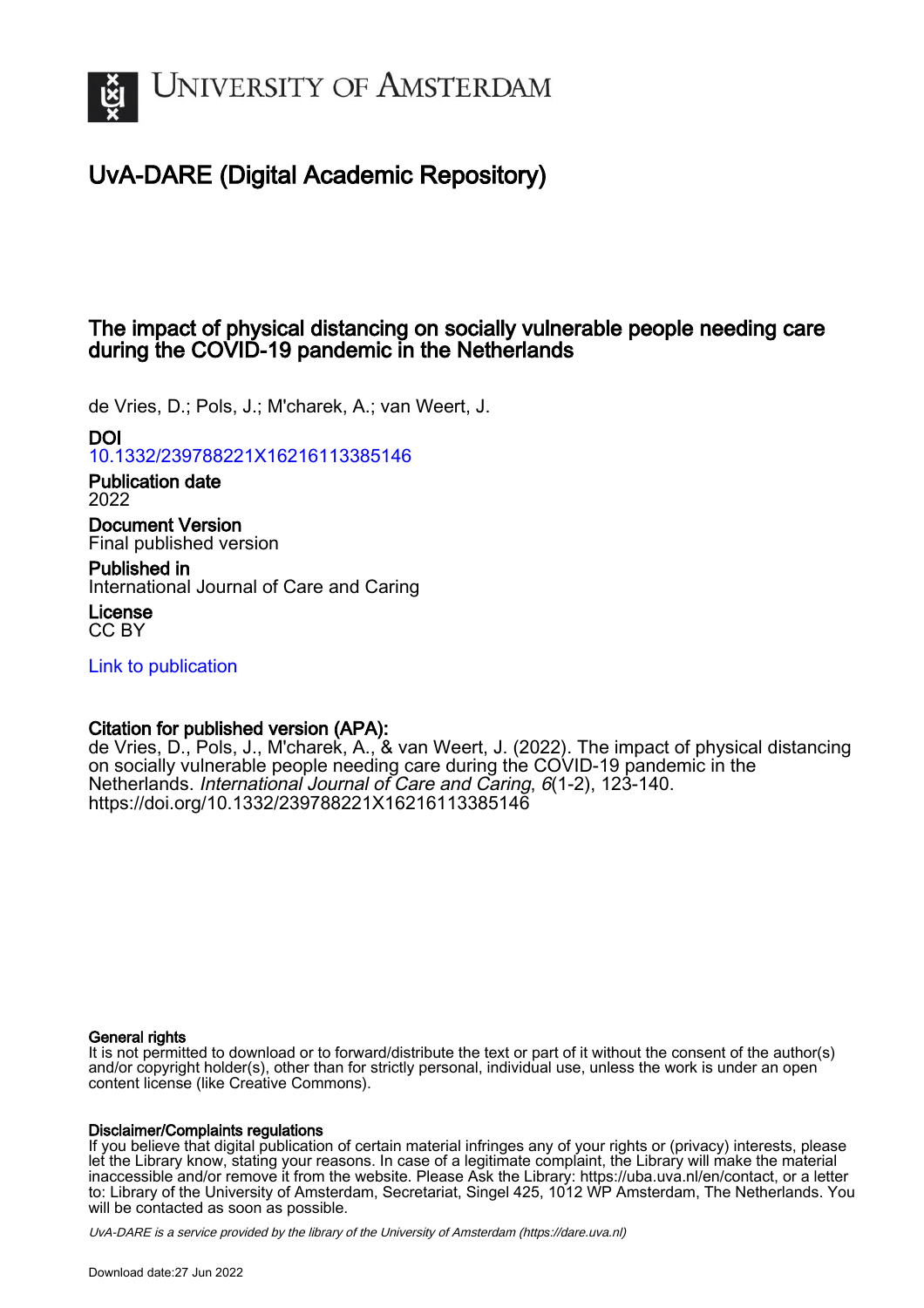# *International Journal of Care and Caring* • vol 6 • no 1-2 • 123–140 • © Policy Press 2022

Print ISSN 2397-8821 • Online ISSN 2397-883X • https://doi.org/10.1332/239788221X16216113385146 Accepted for publication 21 May 2021 • First published online 05 July 2021



This article is distributed under the terms of the Creative Commons Attribution 4.0 license (http://creativecommons.org/licenses/by/4.0/) which permits adaptation, alteration, reproduction and distribution without further permission provided the original work is attributed. The derivative works do not need to be licensed on the same terms.

SPECIAL ISSUE • Care, caring, and the global COVID-19 pandemic



# **The impact of physical distancing on socially vulnerable people needing care during the COVID-19 pandemic in the Netherlands**

Daniel de Vries, [d.h.devries@uva.nl](mailto:d.h.devries@uva.nl) Jeannette Pols, [A.J.Pols@uva.nl](mailto:A.J.Pols@uva.nl) Amade M'charek, [A.A.Mcharek@uva.nl](mailto:A.A.Mcharek@uva.nl) Julia van Weert, [J.C.M.vanWeert@uva.nl](mailto:J.C.M.vanWeert@uva.nl) University of Amsterdam, the Netherlands

What was the impact of physical distancing on socially vulnerable groups needing care during the first COVID-19 pandemic lockdown in the Netherlands? We conducted repeated qualitative interviews with 141 people in care relationships and 106 professionals, and two repeated surveys among older populations outside (*n* = 1697) and inside long-term care facilities (*n* = 2619). Findings show a diversity of experiences, ranging from relative calmness and feeling socially normal, to loneliness and loss of perspective. Care must be seen as essential social traffic needed to guarantee basic quality of life for these groups during disease outbreaks. Findings emphasise an empirical ethics approach to policy interventions.

**Key words** COVID-19 • social vulnerability • social distance • care

To cite this article: de Vries, D., Pols, A., M'charek, A. and van Weert, J. (2022) The impact of physical distancing on socially vulnerable people needing care during the COVID-19 Pandemic in the Netherlands, 6(1-2): 123–140, *International Journal of Care and Caring*, DOI: 10.1332/239788221X16216113385146

## **Introduction**

When Dutch policymakers saw the number of COVID-19 cases rise steeply during the first wave of the outbreak, they joined other European countries in a lockdown aimed at shielding the most vulnerable groups and to keep the health system in operation. In the context of protecting intensive care (IC) capacity, scientific publications defined vulnerable groups initially as those at risk of contracting SARS-CoV-2, in particular, people over 70 years of age and those with underlying, often chronic, medical conditions [\(Luchetti et al,](#page-17-0)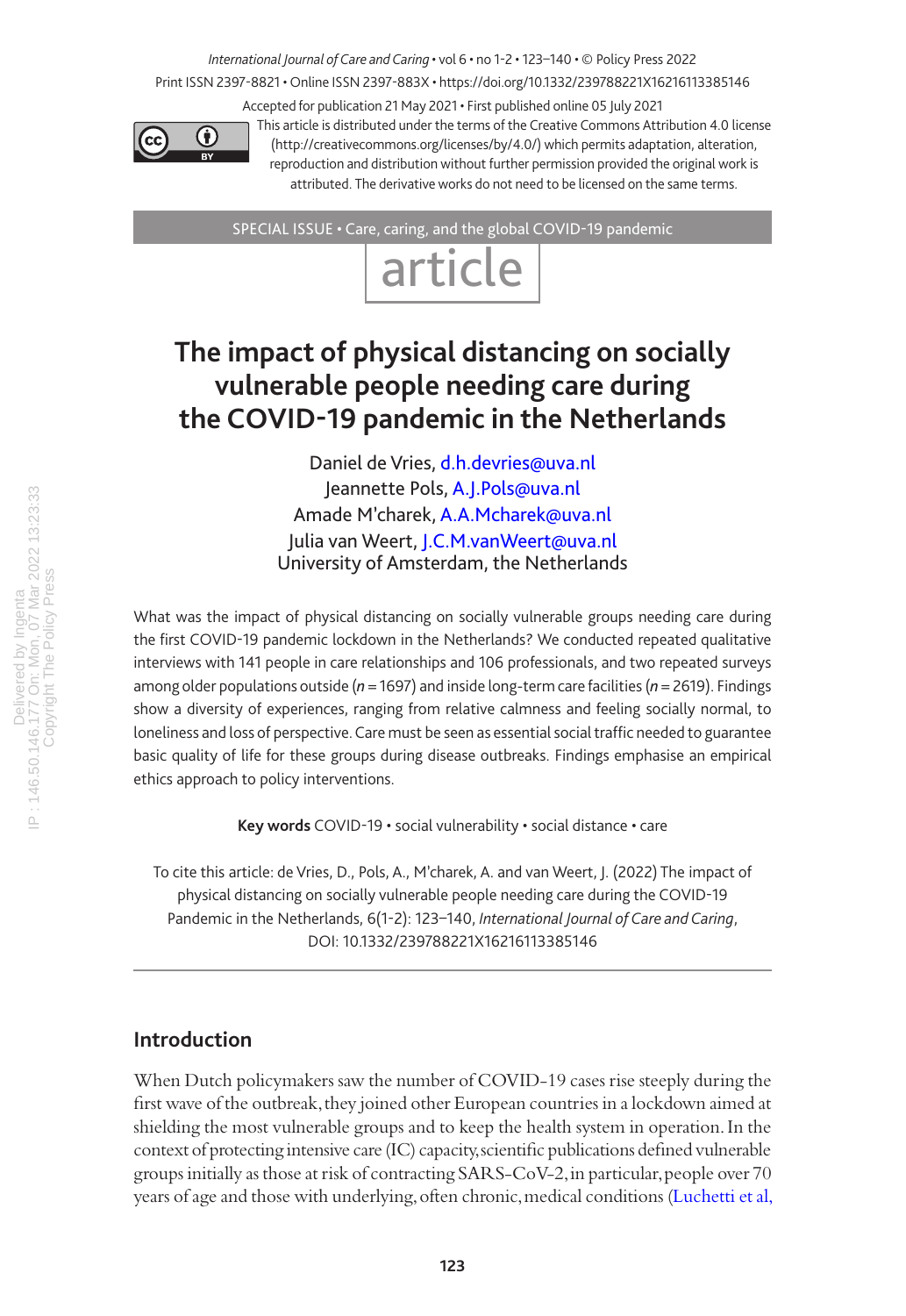[2020;](#page-17-0) [Torres et al, 2020;](#page-18-0) [Preiser et al, 2020](#page-17-1); [Zhao et al, 2020](#page-18-1)). In Dutch policy debates, the dominant concern was with older people, particularly those in long-term care facilities [\(Tweede Kamer der Staten Generaal, 2020a](#page-18-2)). These groups were shielded by imposing rules for physical distancing (1.5 metres), restricting public gatherings (for example, closing restaurants, schools and workplaces) and strongly worded public advice to stay indoors and restrict mobility. The government framed the lockdown as 'intelligent' in an effort to appeal to people's sense of solidarity, and was initially also influenced by the idea of group immunity (which was quickly abandoned). The lockdown was generally perceived to be less strict than in many other European countries: there was more freedom of mobility, face masks were not advised and testing and contract tracing were relatively limited.

As the outbreak proceeded, it became clear that the definition of physical vulnerability to COVID-19 needed to be complemented with attention to people experiencing extraordinary inequalities as a result of the broader 'corona crisis' [\(Lewnard and Lo, 2020](#page-17-2)). Economic concerns were immediately obvious, as the Dutch economy contracted by 8.5 per cent in the second quarter of 2020, which was a historic decline [\(van Es and van der Veen, 2020](#page-18-3)), and worries were expressed about the possible impact that this might have on health-system financing [\(Kruse](#page-17-3)  [and Jeurissen, 2020](#page-17-3)). Another group of people that slowly became foregrounded as 'vulnerable' in political deliberations (mostly by Christian political parties) were those whose quality of life appeared to be severely threatened by physical distancing and home isolation, or people feared to be experiencing extraordinary loneliness, such as some people with mental disabilities ([Tweede Kamer der Staten Generaal, 2020b\)](#page-18-4). These people were typically dependent on social care services and infrastructures, such as day programmes and home-based care, which had ceased operations. Concerns existed that the risks of shielding these people from the social, medical and practical support they needed might outweigh the benefits [\(Schmidt-Sane et al, 2020\)](#page-18-5).

#### *Social vulnerability*

We studied the impact of the COVID-19 crisis on several groups of Dutch citizens initially thought to be at risk of such social exclusion. These were: people dependent on care relationships or in long-term care facilities; people with learning and mental disabilities; people with psychiatric problems; homeless people; people without Dutch-language skills; or families at risk of domestic violence. We see social vulnerability as a societalhistorical positionality in which some people are threatened with social alienation and exclusion as a result of disease and policy stressors. This definition also emphasises that 'vulnerability' is not, in itself, a set category, but rather a historical process [\(Hoffman and](#page-17-4)  [Oliver-Smith, 2002](#page-17-4)). Instead of being an essentialised label that can be experienced as stigmatising, a person is rendered vulnerable through context and circumstances. This specific focus falls into a broader categorisation of vulnerability having social elements. In disaster studies, 'social vulnerability' relates to the degree to which people are able to anticipate, cope with, resist and recover from the impact of a hazard ([Cutter, 1996\)](#page-17-5). It is well known that socially vulnerable groups are the most at risk in times of crisis ([Blaikie et](#page-16-0)  [al, 1994](#page-16-0); [Wisner and Adams, 2002;](#page-18-6) [Bankoff et al, 2013](#page-16-1)). For disease outbreaks, this link to impact is both direct and indirect: direct because socially vulnerable populations appear to have a heightened risk of infection [\(Gaynor and Wilson, 2020;](#page-17-6) [Karaye and Horney, 2020;](#page-17-7) [Freitas et al, 2020;](#page-17-8) [Torres et al, 2020\)](#page-18-0); and indirect because social vulnerability also links to the broader impact of policy measures on quality of life, such as expected loneliness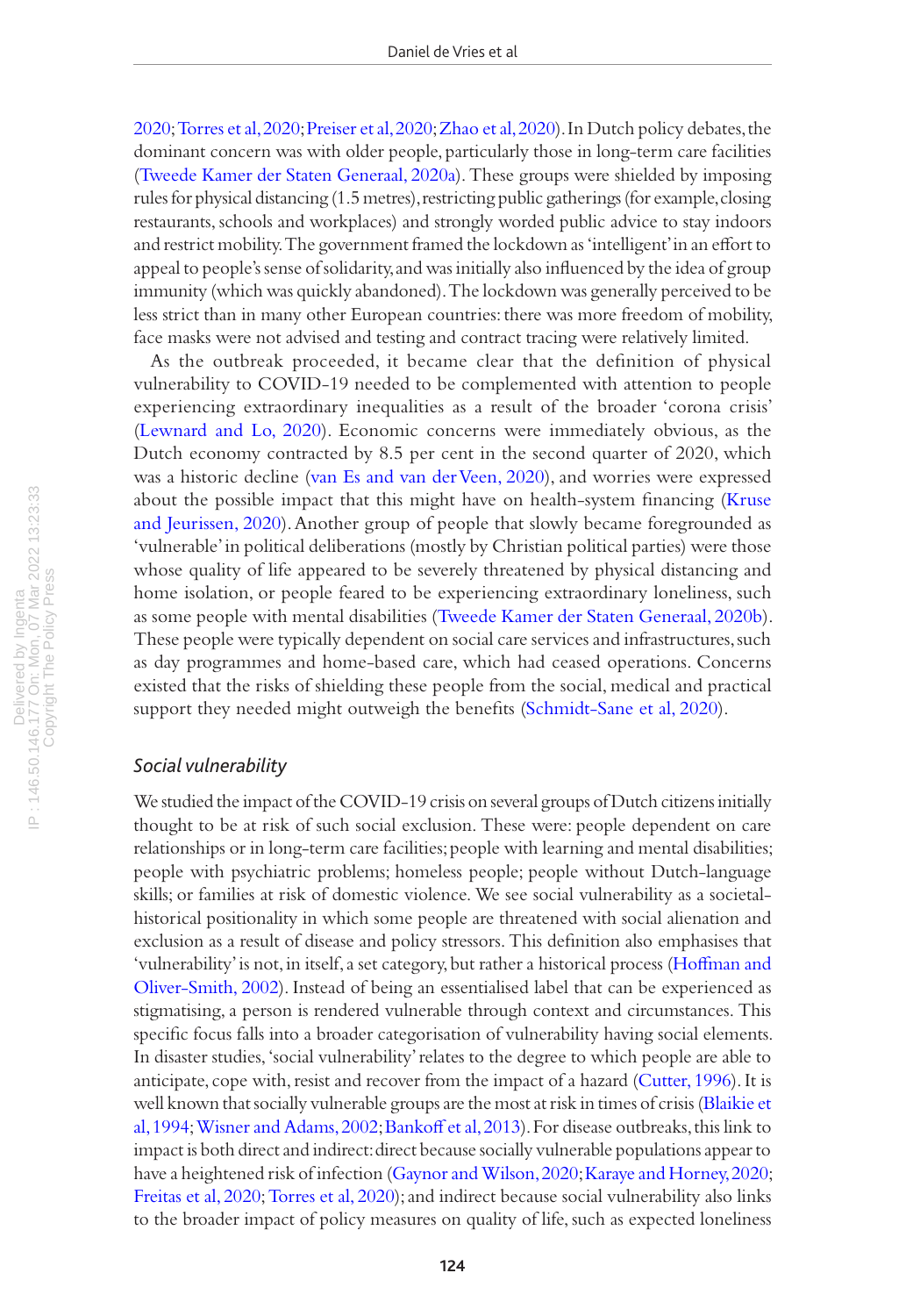among shielded populations during a lockdown. Studies have shown how social isolation among older adults can lead to serious public health concerns, including heightened risk of cardiovascular, autoimmune, neurocognitive and mental health problems ([Armitage](#page-16-2)  [and Nellums, 2020a\)](#page-16-2). Additionally, this also links to the debate on the importance of physical interaction in care contexts [\(Pols, 2016;](#page-17-9) [Moser, 2010\)](#page-17-10).

#### *Study goal*

As the Netherlands is a relatively egalitarian country with strong social care infrastructure, we specifically studied the social impact of physical distancing, labelled 'social distancing' in popular discourse, in relation to these Dutch care infrastructures. We focused on people who can be rendered vulnerable mostly because of the special care relationships they have due to a limited social network and support structure. These tend to be people who have difficulty fitting into 'normal' society due to social constraints. While social distancing included keeping distance from others in general, it also included home isolation and measures that stopped kin from visiting their loved ones in long-term care facilities. These far-reaching social policy measures were also seen in many other European countries during the period of the first lockdown in the spring of 2020. What was the impact of COVID-19 measures on the well-being of socially vulnerable populations in the Netherlands? How did the lockdown and the relaxation period affect them? What solutions to their challenges were found? What suggestions were made for improved policies to respond to their plight? What does safety mean for these people, and how does that compare to the policy aims?

### **Methodology**

The study was funded by the Netherlands Organisation for Health Research and Development (ZonMw) as part of a rapid first research response to the COVID-19 outbreak. It was set up in a few weeks in order to start data collection quickly and to obtain a first indication of the situation among the most vulnerable in the early stage of the crisis. The study was conducted during the first wave of the virus in the Netherlands, when the Dutch government imposed an 'intelligent' lockdown from 15 March to 23 May 2020, followed by a period of relaxation from 23 May through to 1 July 2020. Our data collection started immediately after the peak of this first wave (see [Figure 1\)](#page-4-0), when media attention was predominantly focused on the number of deaths due to the pandemic.

It was a period in which the first shock of the lockdown had been somewhat digested culturally, and many people had begun to move towards new routines. In the second half of the study, the relaxation measures dominated the lives of the people we studied.

#### *Participants and recruitment*

The study used existing networks of involved study partners to conduct digital ethnographic and survey research. A total of 39 researchers, connected to different partners, participated in data collection. The main target groups were:

- older adults, among them people living alone, people with dementia, people living in nursing homes and informal carers of older migrants;
- people with severe psychiatric problems;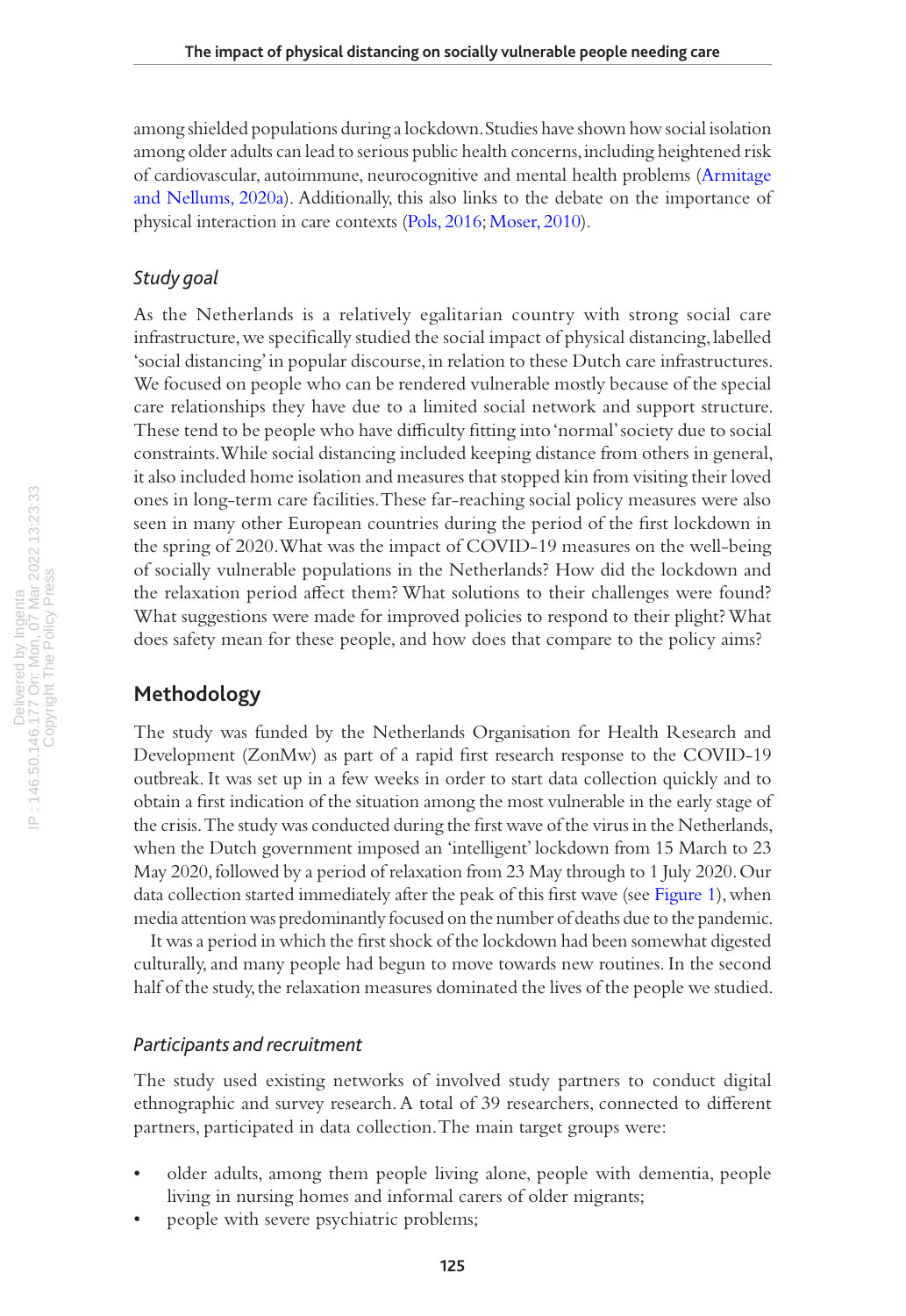

<span id="page-4-0"></span>

- people with learning and mental disabilities;
- homeless people;
- families with young children; and
- families at risk of domestic violence.

The study also sampled professionals working with any of these target groups. In the case of families at risk of domestic violence, for confidentiality reasons, this was the only source of information.

As a result of home isolation for the general population, we could not conduct traditional fieldwork. Working in teams per target population, most researchers on the project therefore chose to have regular digital or telephone contact with selected participants, many on a (bi-)weekly basis. An advantage of this repeat interviewing was that it provided insight into the development of participants' lived experiences. In the context of home isolation, many study participants stated that the repeated contacts with our researchers had been a positive experience.

In total, we interviewed 141 vulnerable people and 106 supporting professionals, either digitally or by telephone (see [Table 1\)](#page-5-0), using ethnographic experience as a point of departure. Respondents' ages ranged from 20 years through to the late 80s.

Participants were mostly recruited through previously existing networks developed by our researchers through professional engagement, regular panel interactions or previous studies conducted on the same populations. Every potential participant received a written invitation with an explanation of the project, together with a verbal telephone follow-up. Each team took care to select participants to capture the widest diversity of types of care existing for that group, and to take into account the differential impact of COVID-19 within some populations. Many study participants had forms of employment offered through social services as part of day programming.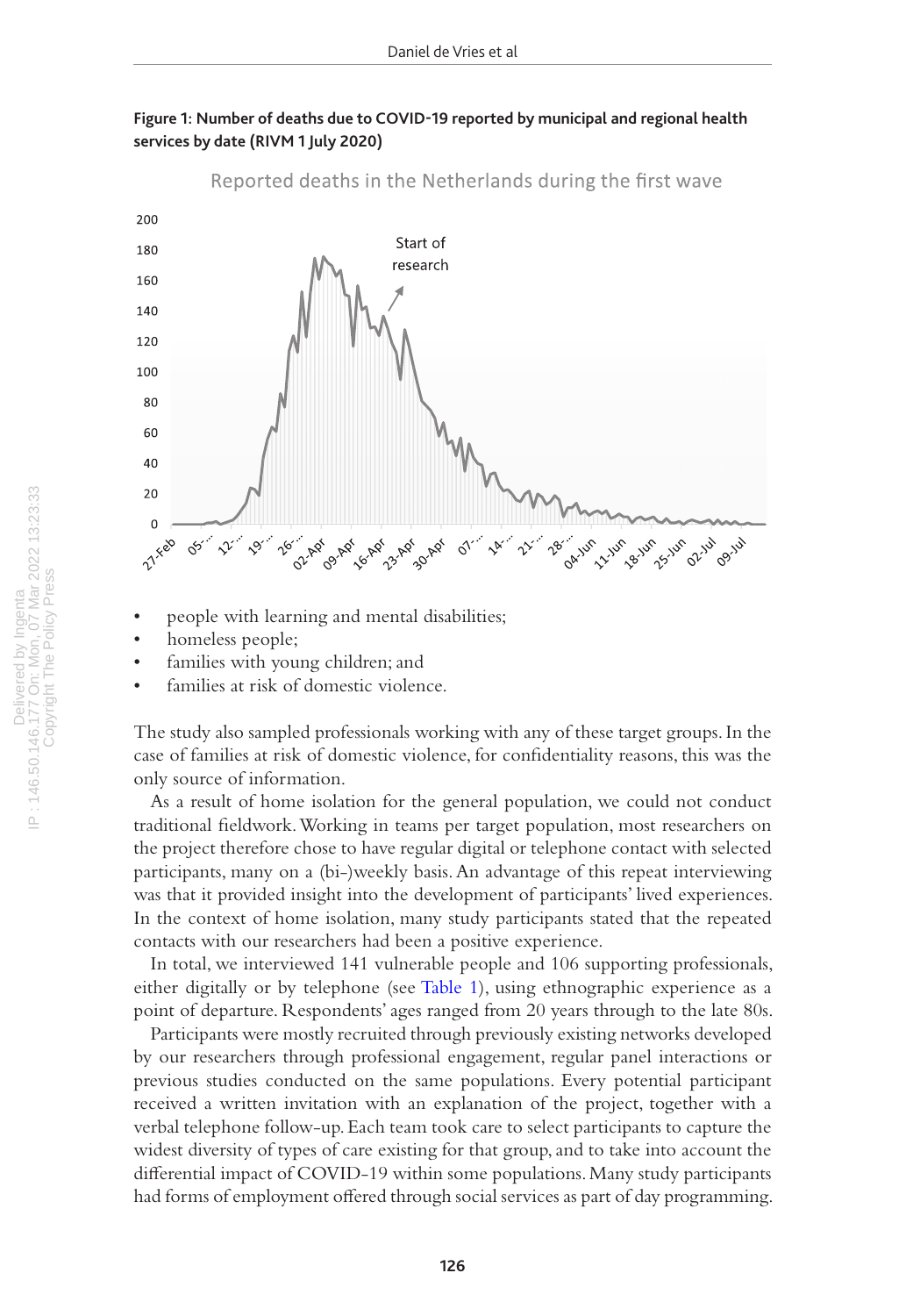| Population group                        | Study groups                       | Number of<br>interviews |
|-----------------------------------------|------------------------------------|-------------------------|
| Vulnerable older people                 | Older people                       | 34                      |
|                                         | People with mental health problems | 26                      |
|                                         | Caregivers (informal)              | 19                      |
|                                         | Care professionals (formal)        | 22                      |
| People with learning disabilities       | People with learning disabilities  | 22                      |
|                                         | Professional client supporters     | 15                      |
|                                         | <b>Behavioural experts</b>         | 3                       |
|                                         | Case observation                   | 6                       |
| Homeless people                         | Homeless people                    | 18                      |
|                                         | Programme professionals            | 7 <sup>1</sup>          |
|                                         | Caseworkers                        | 6                       |
| Young families                          | Families with young children       | 41                      |
| Families experiencing domestic violence | Programme professionals            | 28                      |
| Total                                   |                                    | 247                     |

<span id="page-5-0"></span>**Table 1: Number of qualitative interviews by group and subgroup**

#### <span id="page-5-1"></span>**Table 2: Number of quantitative interviews**

| Population group                                 | Study groups       | Number of interviews |
|--------------------------------------------------|--------------------|----------------------|
| Older people living independently                | Older people       | 1,697                |
| Older people living in a long-term care facility | Residents          | 193                  |
|                                                  | Family members     | 1,609                |
|                                                  | Care professionals | 811                  |
| Total                                            |                    | 4,310                |

All interviews were conducted by professionals or researchers with previous experience of working with the target groups, and who were therefore familiar with, and trusted by, the participants. Most interviews lasted 30–45 minutes. Interviews with care professionals tended to be less frequent and a bit longer. Researchers used a semistructured interview instrument that was developed after first findings from the field were obtained following a few weeks of open-ended interviewing. Central were questions regarding the impact of the lockdown and daily life, quality of life (social relationships, living at home, mental and physical health, day activities, and finances), access to care and care facilities, the meaning of safety, experiences and impact of social isolation, and limits and possibilities afforded by digital communication. In cases where it was impossible to cover all these topics, the most important ones covered included impact on mental and physical health, and experience with COVID-19 policies. With participants who worked as professionals, interviews also included the policies of the institutions they worked with and the continuation of care. Follow-up interviews also paid attention to temporal dynamics, like the recurrence or introduction of new concerns. Researchers took notes directly during the interviews instead of elaborate transcripts in order to provide quick results. Notes taken during each interview were elaborated directly after the interviews and further developed into raw data.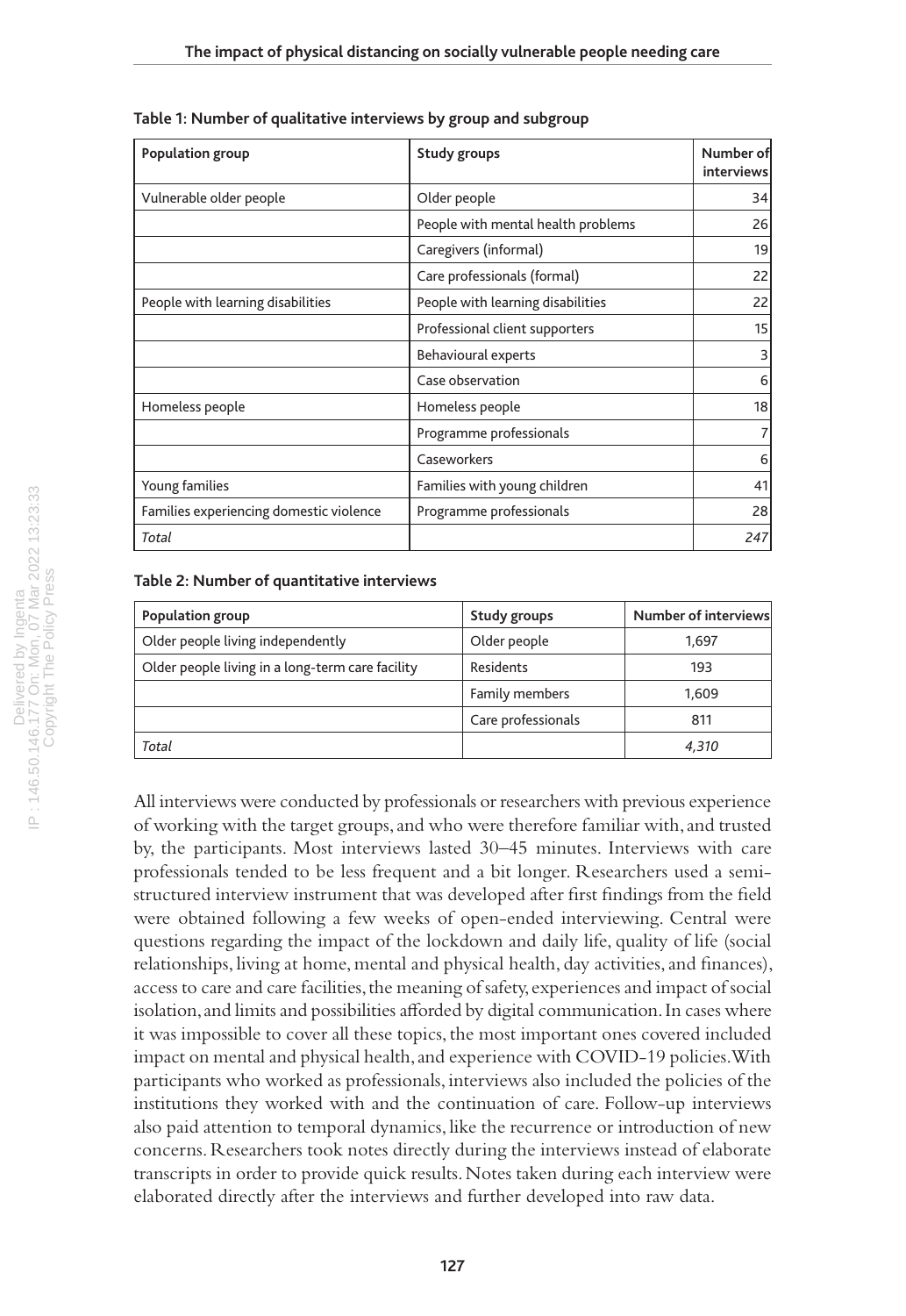In addition to qualitative interviews, we also conducted digital surveys with 1,697 older people living independently [\(Stolte et al, 2020;](#page-18-7) [van Tilburg et al, 2020\)](#page-18-8) and 2,619 older people living in a long-term care facility, or their family members or care professionals [\(Van der Roest et al, 2020a](#page-18-9)) (see [Table 2\)](#page-5-1). (For methodological details, please see the original publications.)

#### *Analysis*

Due to the need to provide rapid results for the Dutch COVID-19 response, interview reports were typically analysed manually, without qualitative analysis software. As multiple researchers were involved in each team, peer consultations occurred to align the overall coding scheme and discuss approaches. All research teams were motivated to report their findings using four broader categories that had emerged as central during the first rapid results analysis after four weeks of fieldwork: (1) quality of life and health threats; (2) networks and care infrastructures; (3) digital care; and (4) good practices and suggestions for policy.

A special integration team developed these findings further. To do this, three collective-analysis sessions were organised with all researchers involved, using the Stanford D-School design methodology [\(Stanford University D-School, 2020](#page-18-10)), which was facilitated by one of the partners. Using this method, we translated findings into relevant actions and policy recommendations.

#### *Ethics*

Ethical approval for this study was provided by Amsterdam Institute for Social Science Research (AISSR) Ethical Advisory Board (2020-AISSR-12148). Researchers were carefully instructed on the ethical procedures, and repeated debriefing with researchers was carried out within the teams, led by the team leader. During participant recruitment, we used established relationships first and made sure to explain the differences between any previous projects and the current project clearly. When recruitment was made through contact persons, we also provided supporting information about the project for contact people to use. As some of our partners provided direct care, we ensured that the contact person or participant understood that the study would not influence their relationship with the organisation conducting the study.

All participants were mentally stable enough to participate. Some of the participants received small tokens of appreciation. During and after the informed consent procedure, repeated checks were conducted on participant understanding of the study and information provided. The informed consent procedure was repeated at the start of each new interview with the same person. Information about the study was developed using appropriate information materials and interview topic lists at basic language level. In qualitative interviews with professionals or carers, we made use of limited oral consent. For interviews with people with diminished cognitive capabilities, we obtained both oral consent from the informant and written consent from a coach, caretaker or other formal carer, using a person-centred approach [\(Dewing, 2002](#page-17-11); [Hellström et al, 2007\)](#page-17-12). Topics that appeared to be sensitive were only discussed when a good relationship with participants was established [\(Hardon et al,](#page-17-13)  [2001:](#page-17-13) 169), and when a third person (such as a trusted independent care professional,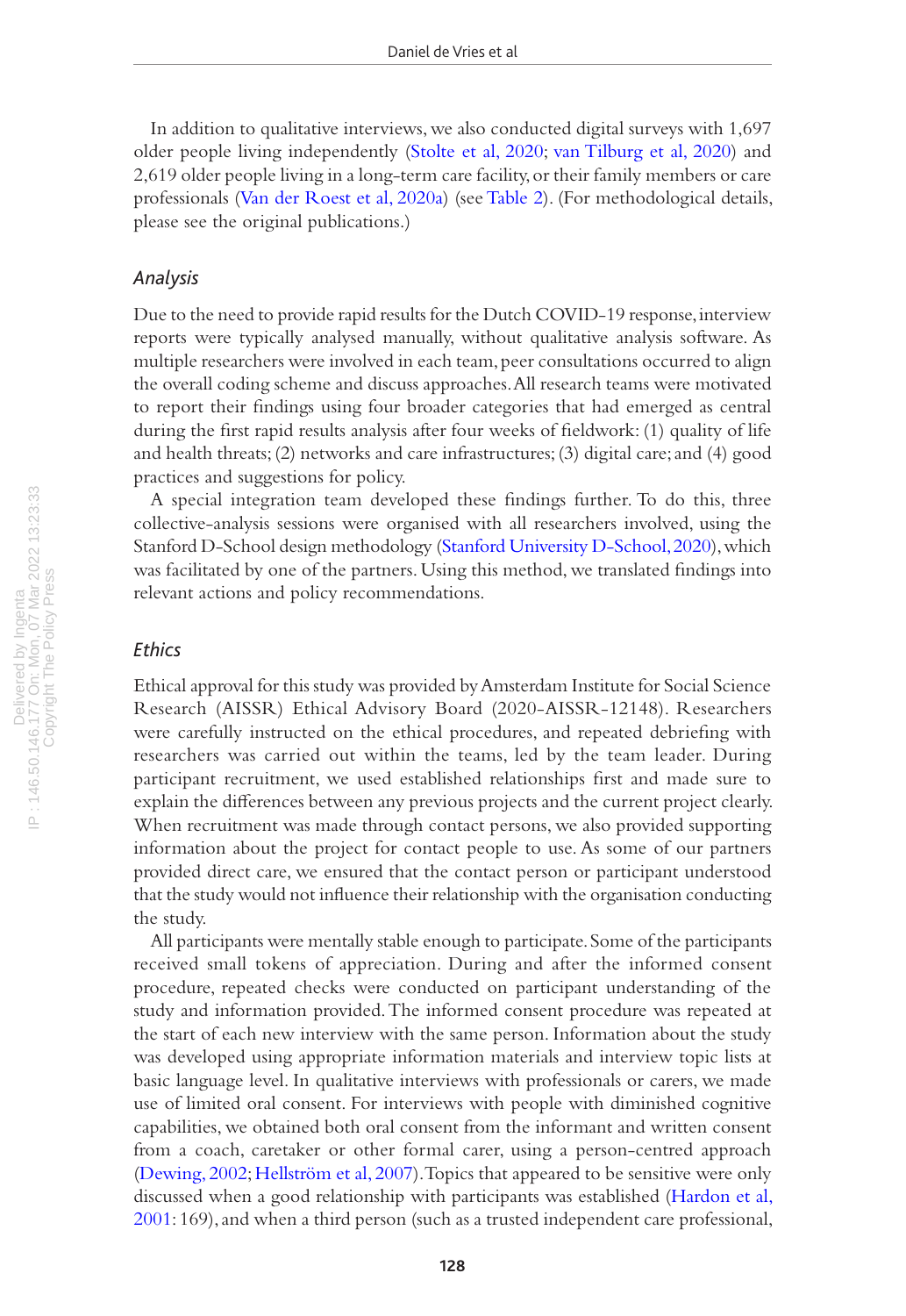a family member or a friend) was appointed by the study participant as someone who could be turned to for advice on the matter of the conversation. With respect to data collection with professionals working on domestic violence, information collected was not shared without approval of the organisation and professionals involved. Vignettes resulting from this population were generalised and discussed with the professionals before publication. We did not include any personal identifiers in the data collected.

An empathetic approach in interviewing was used, and ample time was taken in each interaction. Participants were monitored regarding their stress levels and were able to stop at any time. One participant decided to discontinue participation because of stress due to the study.

#### **Findings**

We have published the quantitative findings on older populations from this study separately [\(Van der Roest et al, 2020b](#page-18-3); [van Tilburg et al, 2020\)](#page-18-8). We use some of these findings in this article, referencing the original sources where necessary. The rest of the results are based on the qualitative, ethnographic data collection. We first describe the experience of our participants during the lockdown period. After that, we reflect on the period of relaxation, followed by a review of the most important policy suggestions that arose from this study.

#### *The lockdown period*

#### *Loss of regular support services*

When the lockdown started, regular face-to-face care and social support services came to a standstill. Group treatments, face-to-face care, physiotherapy, day-care programmes, walk-ins, budget management support, personal assistance, work programmes and debt counselling ceased for all groups. The domestic violence surveillance organisation Veilig Thuis (Safe at Home) visited people only in emergencies. People with outpatient care and older people living independently had no more care professionals coming to their homes. In addition, family or other informal carers stayed away, though some families balanced visits with risks carefully. The dominant principle applied to faceto-face contacts and home-based care was 'No, unless …'.

Care was continued by online means as far as possible, mostly by using social media technologies such as WhatsApp. However, limits to digital connections and communication were obvious. Technical problems made giving care difficult, and people had difficulty keeping their attention focused, as well as concerns about privacy (whether anyone else was listening in) and the lack of aftercare. As a psychiatric patient explained: "You are immediately alone again after the conversation is closed. And then you feel mentally vulnerable." Many care professionals wondered how their clients were really doing. One professional explained to us the major limitation: "Video calling and e-health are safe and positive types of contact. But it also showed us how important daily, mundane communication is. A chat about 'nothing', about how someone is doing … just 'being there' for the other. Without physical closeness, something goes missing." Another issue mentioned a lot was the lack of observation and direct monitoring of the state of clients, including their living environment: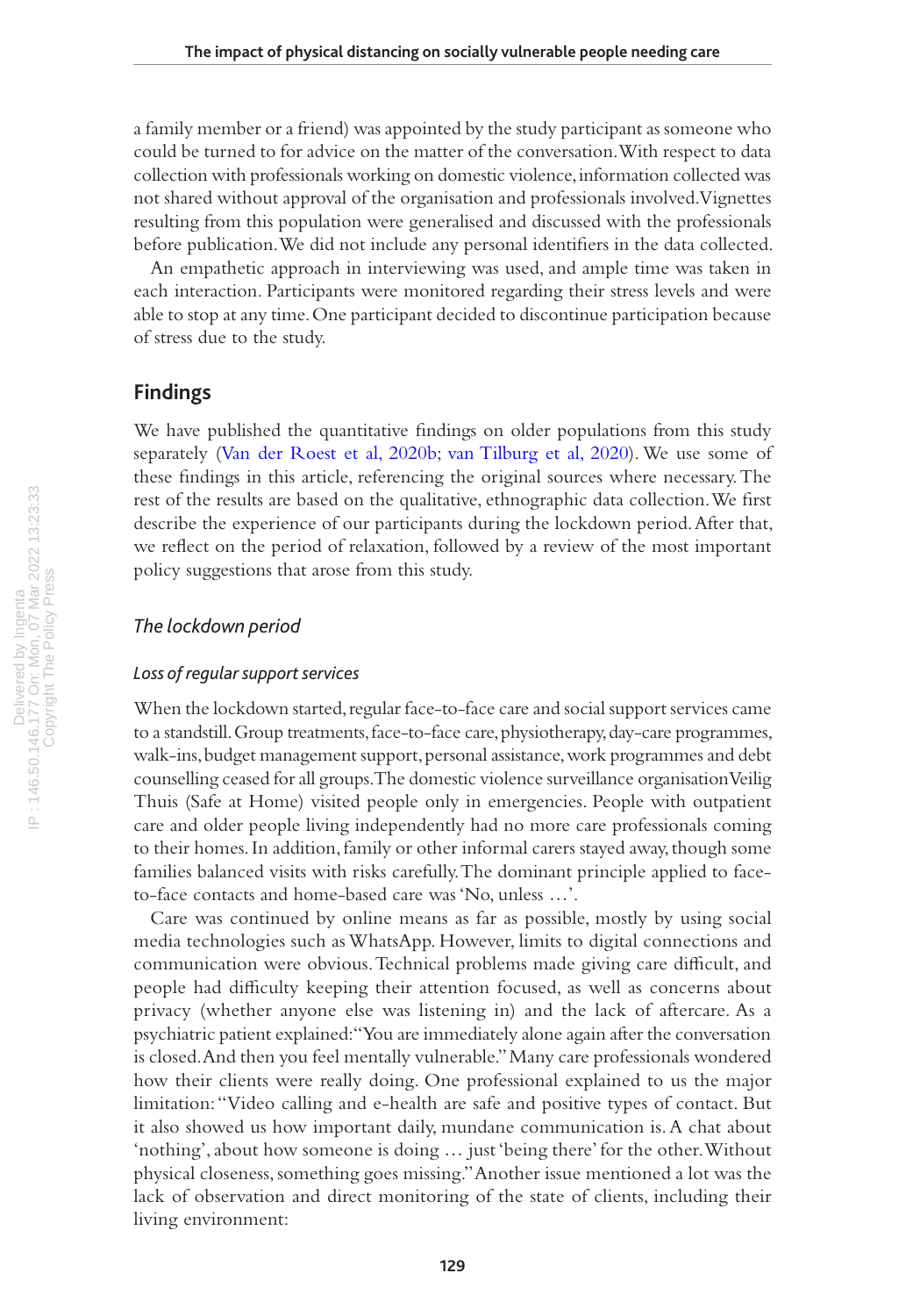'I have a new client, but I really need to see this boy to assess the limitations and estimate his needs. This is impossible to do just by phone. You cannot estimate this just by what people say. I really have to see him. How is he in the conversation? How does he react to questions? These non-verbal signs are very important.'

#### *Collaboration, solidarity and rest*

Surprisingly, the lockdown showed many participants that they had more resilience than they had expected themselves. Dialogue and keeping regular structures helped. A long-term care facility resident said:

'What helps … is to talk about things. That I enjoy. And the music teacher calls also and comes by, so we can sing together a little bit. I love that. And keeping structure. Get out of bed on time; that's important. The residents are woken up, and we have regular eating times.'

Older people (70+ years old) living independently were not found to be a socially vulnerable group as a whole, despite their physical vulnerability to the virus. Survey results showed that 73 per cent did not need extra help, 78 per cent felt happy and 86 per cent felt calm ([Stolte et al, 2020\)](#page-18-7). Another remarkable outcome was that shelter for homeless people was organised relatively swiftly. As a result of continued shelter, many homeless people seemed to fare better physically, and as a result, they started to focus and reflect on ways to build up their lives again, as opposed to being preoccupied with daily routines. A professional told us:

'What is going well is that a group of vulnerable people are now being served who are usually not being served. We have seen this group improve quite a bit. It is remarkable what a bed, meal and some attention can accomplish. Suddenly we think: this man can maybe get a job somewhere, or with a good conversation, we can help him to return to his home area.'

Rapid organisation of shelter illustrates how care and civic organisations appeared to be collaborating well during this period across all groups. This was facilitated by the easy online accessibility of professionals working from home.

Among all groups, there were people for whom the loss of daily routines and reduced pressures from organisations (for example, to find employment) translated into relaxation and easing of social pressure. For example, the relative quietness of doing homework at home led one of the autistic participants to obtain better grades in school. The collective feeling held by many participants that they  $-$  for once – were in the same position as the rest of society was a positive experience: they were at home, with limited contacts and with an uncertain and insecure outside world. This was a positive experience for participants who did not leave their homes much anyway, often had little employment or suffered from general anxiety. As one participant noted: "There is now mutual understanding among the people, I hope, that one is confronted with difficult things. We are all in the same boat now. That is sort of positive. A strange connectedness, at 1.5 metre distance, but still a connection." Unexpectedly, they experienced what it meant to be 'normal'. In addition, during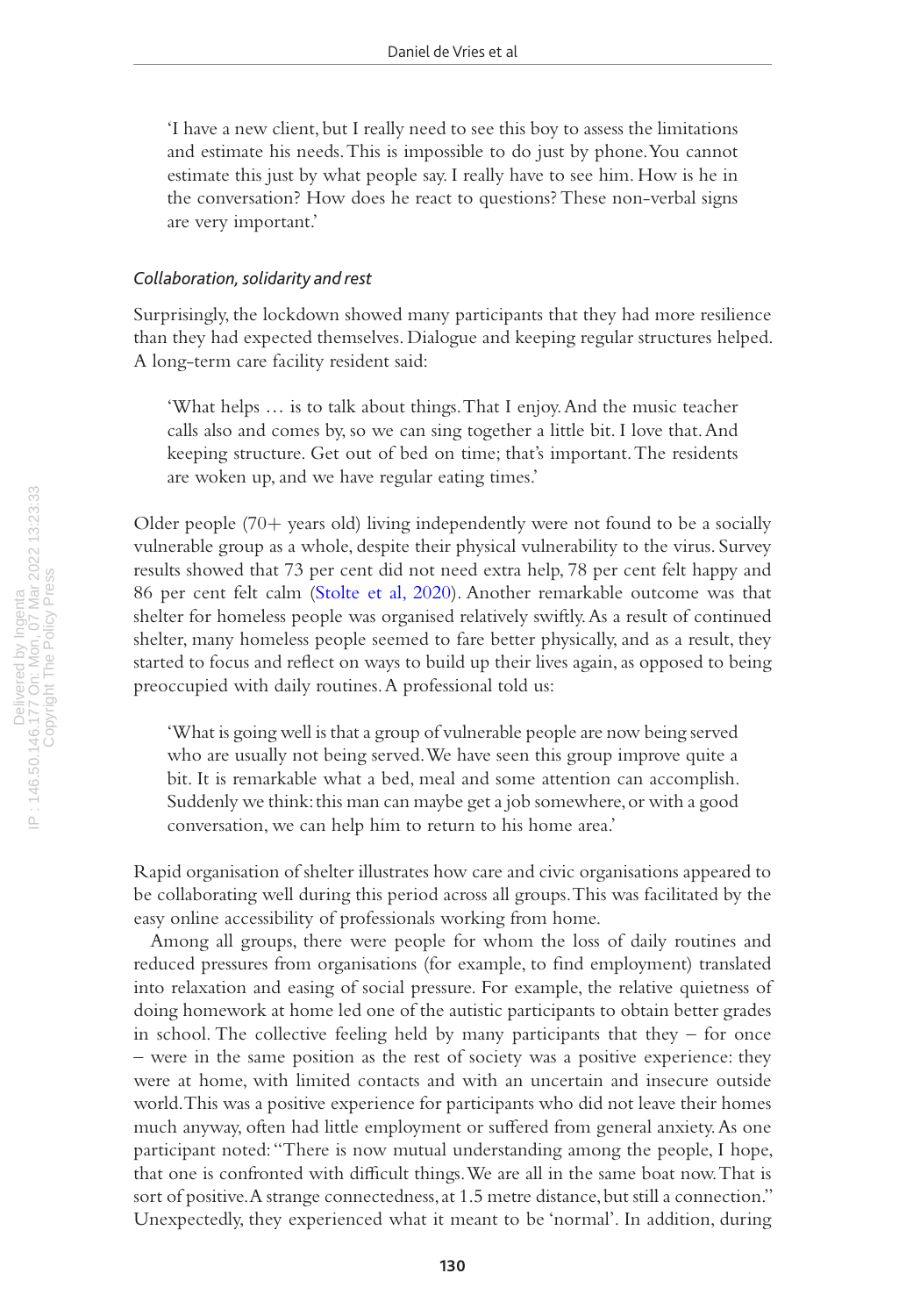the lockdown period, many volunteers assisted these groups by doing their grocery shopping, and neighbours checked in: "A young woman, a neighbour, with her child…. I can get along well with her. She asked if I would enjoy a chat here and there. And so she does this every week, at some distance, on the sidewalk. Really nice! She does this all on her own accord."

#### *Loneliness and lack of perspective*

For vulnerable people with small social networks, however, the absence of care professionals and informal carers in their daily routine meant the collapse of a key aspect of their social network. Situations in which people were home alone with few distractions or activities, and sometimes minimal social contact, presented the most acute social problems. A professional talking about a client with psychiatric issues stated:

'Through the protected and accompanied living social service, there were multiple social workers who came three times a week. Because these people do not have any other social network, the coaches end up being the only contact she actually has throughout the week. But the protected living service was stopped from one day to the next. She got really angry about this. But they only said … "Yes, this is what we are being told from higher up." After that, she retreated socially. She told us that video-calling was not necessary.'

Among all the vulnerable groups we encountered, people experienced extreme forms of anxiety over the intangible threat of an unpredictable and deadly virus. Health problems, depression, passivity and self-destructive behaviour were noted, including more alcohol use, gambling, gaming or online compulsive shopping. These behaviours appeared to be more frequent among those participants who had already struggled with these issues before the lockdown:

'Some start using more. A client with alcohol problems … he is drinking more. Because of the structure of day programming three days a week, he did not drink on those three days, or later. He started buying beer at 16:00. Now he is already drinking at 10:00 in the morning. With crack, it's even double that. The day programming also helped bring in some money. And you have something to do, you are distracted. Now, boredom sets in.'

We could not estimate the relative size of this really vulnerable group of people. Our survey data among independently living older adults showed that in May and June, the particularly vulnerable groups comprised around 3 per cent of the total sample. However, the most vulnerable people generally do not use social media, through which our survey research was conducted.<sup>1</sup> In addition, we also found that older adults in the Netherlands adapted their lives carefully and relatively well shortly after the first lockdown [\(Steinmetz et al, 2020\)](#page-18-11).

What we do know overall is that the difference in feelings of loneliness before and then during the COVID-19 crisis was relatively small for many of our participants. People with severe psychiatric problems were already experiencing high levels of loneliness before the crisis, with 82 per cent indicating that they had been somewhat to very lonely [\(Trimbos Institute, 2020\)](#page-18-12). A person with a psychiatric problem told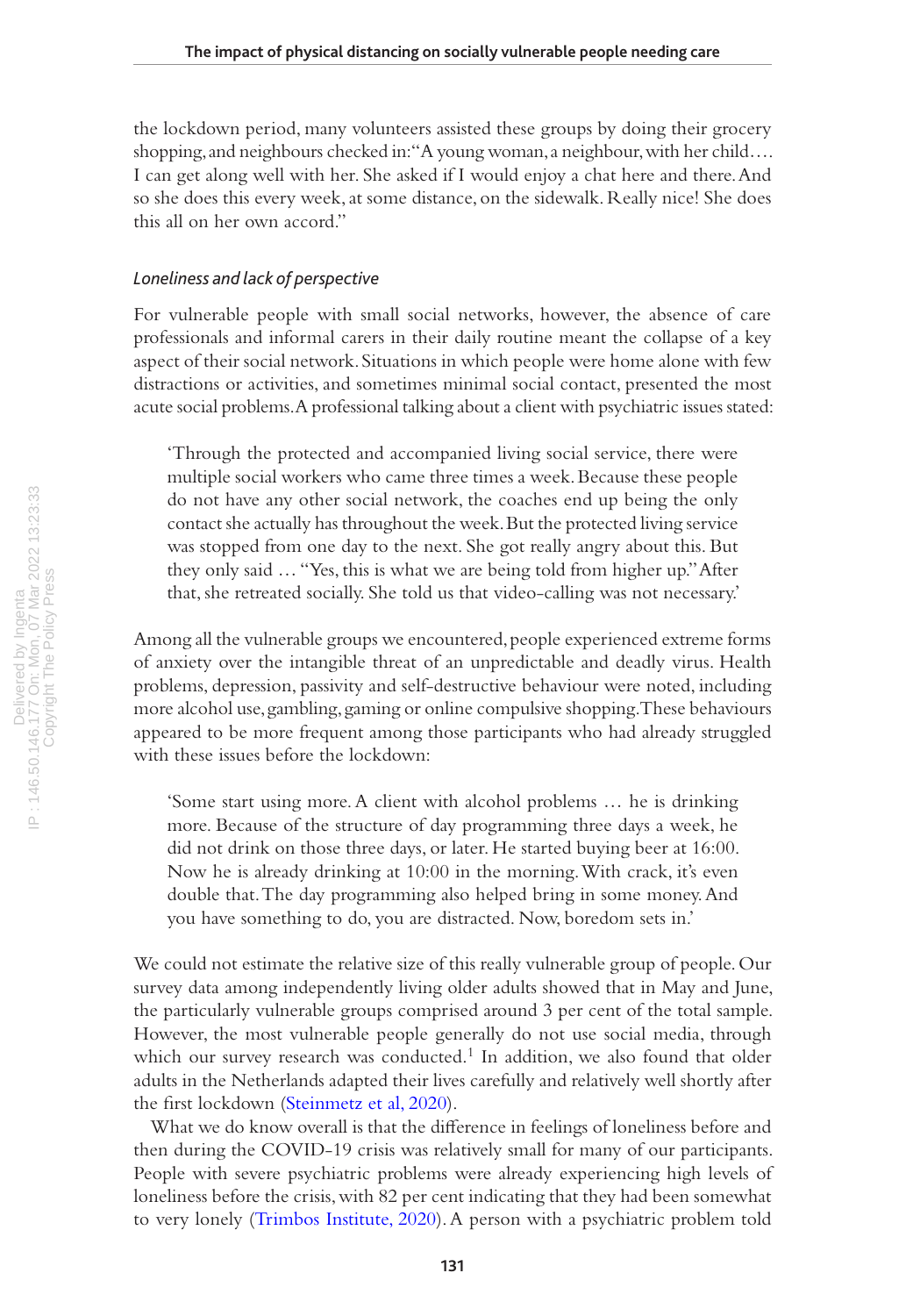us: "When it's about loneliness … they always talk about old people. Loneliness is, for me, the most negative aspect of my life. I am always lonely, but now this has gotten even more extreme. It hurts that society barely pays attention to people who are lonely." From our survey among independently living older people, the issue of concern was not so much social loneliness, in the sense of not seeing enough people, but an emotional loneliness, or the feeling that you need someone to talk to and yet there is no one available for real contact ([van Tilburg et al, 2020\)](#page-18-8). Among this group, 24 per cent reported loneliness, 58 per cent indicated that they missed having people around them and 26 per cent noted feeling existential emptiness ([Stolte et al,](#page-18-7)  [2020\)](#page-18-7). We expect that among the other groups, these percentages might be higher. For example, in long-term care facilities, residents did not have any physical contact with family during the lockdown. Our surveys in these institutions showed that 77 per cent of the residents indicated that they felt lonely, while 85 per cent of family members indicated that their loved ones experienced loneliness, and 82 per cent of the care professionals indicated the same ([Van der Roest et al, 2020b\)](#page-18-3).

Our qualitative data indicated that home isolation led to a lack of structure and perspective. A feeling of life without meaning was expressed by many. With an uncertain future and the absence of meaningful daily activities, participants experienced a substantial emptiness in the here and now – life was on hold. Homeless people wondered how long they would be allowed to stay in the shelters and if they would be sent back to the streets again afterwards. Their (small) incomes disappeared with the cessation of work opportunities; "I can only think backwards now", a homeless participant mentioned.

Older people compared the lockdown to feelings of being locked up during the Second World War and to the uncertainty of 'when the bombs would fall'. Some of the older participants mentioned wondering if there would be sufficient food. Those who lived by themselves were afraid to die, not so much because they feared death, but because they feared passing away without being able to say goodbye to their loved ones. Older people living alone noted that they missed the ability to do something for other people, like taking care of grandchildren, cooking for family or friends, or giving gifts. This problem of not being able to contribute to the lives of loved ones was also recognisable among informal carers who were unable to care for their loved ones, especially those in long-term care facilities. They were suddenly no longer included in decisions about the lives of their loved ones, who were often coming towards the end of their lives, leading to a sense of powerlessness.

In long-term care facilities, family members observed from a distance how the health of their loved ones deteriorated. They expressed concern that behavioural and affective disorders worsened in the period that visitation was not allowed. Although older long-term care facility residents did experience a level of calm and rest during the lockdown, the further expectation of remaining cut off from contact with loved ones was unbearable for most. Couples were separated, and parents and children were only able to video-call or see each other through a window or fence. Physical touch was not possible. This especially led to poignant grief among family members of people with dementia, with their loved ones showing no understanding of why they had been separated from their family. As one partner of an Alzheimer patient told us:

'Well … touching each other is not allowed, so, now, there is plexiglass in between. I find that so horrible. You love each other, and you are being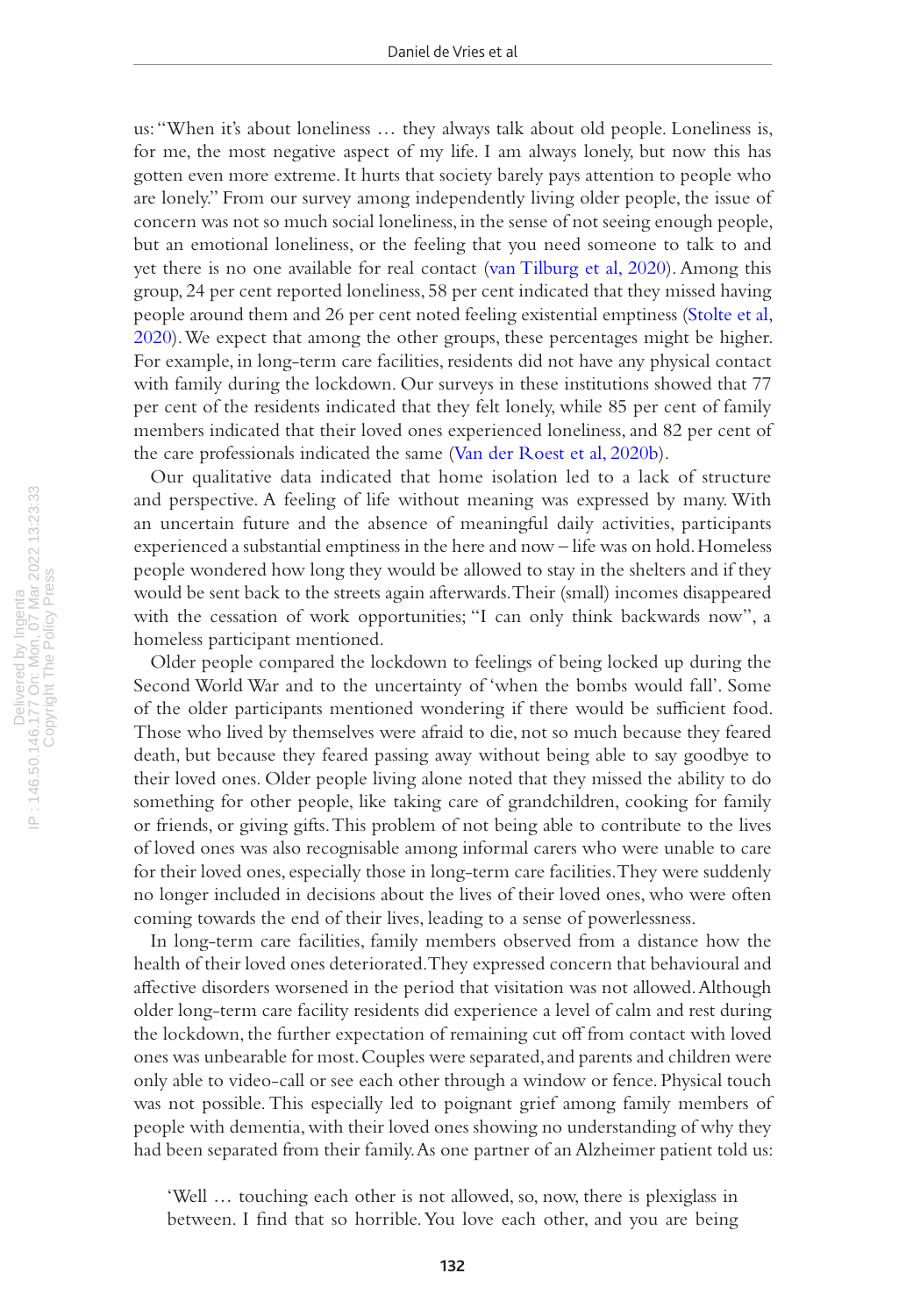told, "No, you cannot touch each other anymore." It is a nightmare! It is so horrible. I cannot talk with her well anymore anyway. Well, sometimes she forms some words still, sometimes a sentence, but that's it. The only contact we have is through touch. It is the only thing we have left, really.'

Study participants who expressed the least acceptance of the visitor ban were informal carers (*mantelzorgers*). They expressed frustration as they observed how formally hired substitute workers would be able to gain entry to the facility, while they remained banned. They also noted that sometimes they received too little information about the quality of life of their relative, such as happiness and mood. The mostly medical information they did receive was not enough to reduce their anxiety. At the same time, due to the cessation of services, demands on informal carers rose quickly; some were unable to cope with this demand easily, especially those who belonged to vulnerable groups themselves. For example, older people caring for their kin experienced difficulties navigating between their wish to take care of and keep in contact with family, and avoiding getting infected themselves, with possibly fatal consequences. In contrast to this experience, however, our survey results in long-term care facilities found that residents with cognitive problems actually experienced less suffering due to the visitor ban, probably due to their reduced awareness of the situation ([Van der](#page-18-9)  [Roest et al, 2020a](#page-18-9)).

Young people with learning disabilities mostly missed social contacts through day programmes and work. Sometimes, they tried to meet, which led to friction with those who tried to maintain order in such institutions. Qualitative data among older people indicated that after weighing up risks on their own, children and other family members often ignored the government-mandated visitor ban.

#### *Mobility and safety*

Going outside offered distractions and healthy activity but also increased the fear of infection. Most older people we spoke to shunned public and taxi transport out of fear of infection and because such transport was only meant to be used for 'essential' travel. This was a particular problem for people with mental disabilities and severe psychiatric problems who were unable to travel without accompaniment. Their mobility, just like other people who did not own a car, was restricted to cycling and walking. This also complicated needed visits to medical facilities and increased the need for physical exercise:

'Mum is telling us that before the corona-crisis, she just wanted to get started with more exercise. This motivation has stopped with the crisis, which led to an increase in her weight and sugar levels. Because she lives in a small home, she cannot move about or exercise a lot indoors. 'This barrier, I have to get over it. This morning I succeeded. Then I walked around the block a bit.' She sometimes finds it difficult not to lie in bed too much.'

Medical professionals we interviewed expressed concerns about delayed care seeking and neglected care. As everyone was at home, many more notifications of domestic arguments were reported to local police departments. Professionals noted that, at times, neighbours affected by the unrest got frustrated with their observation that "nothing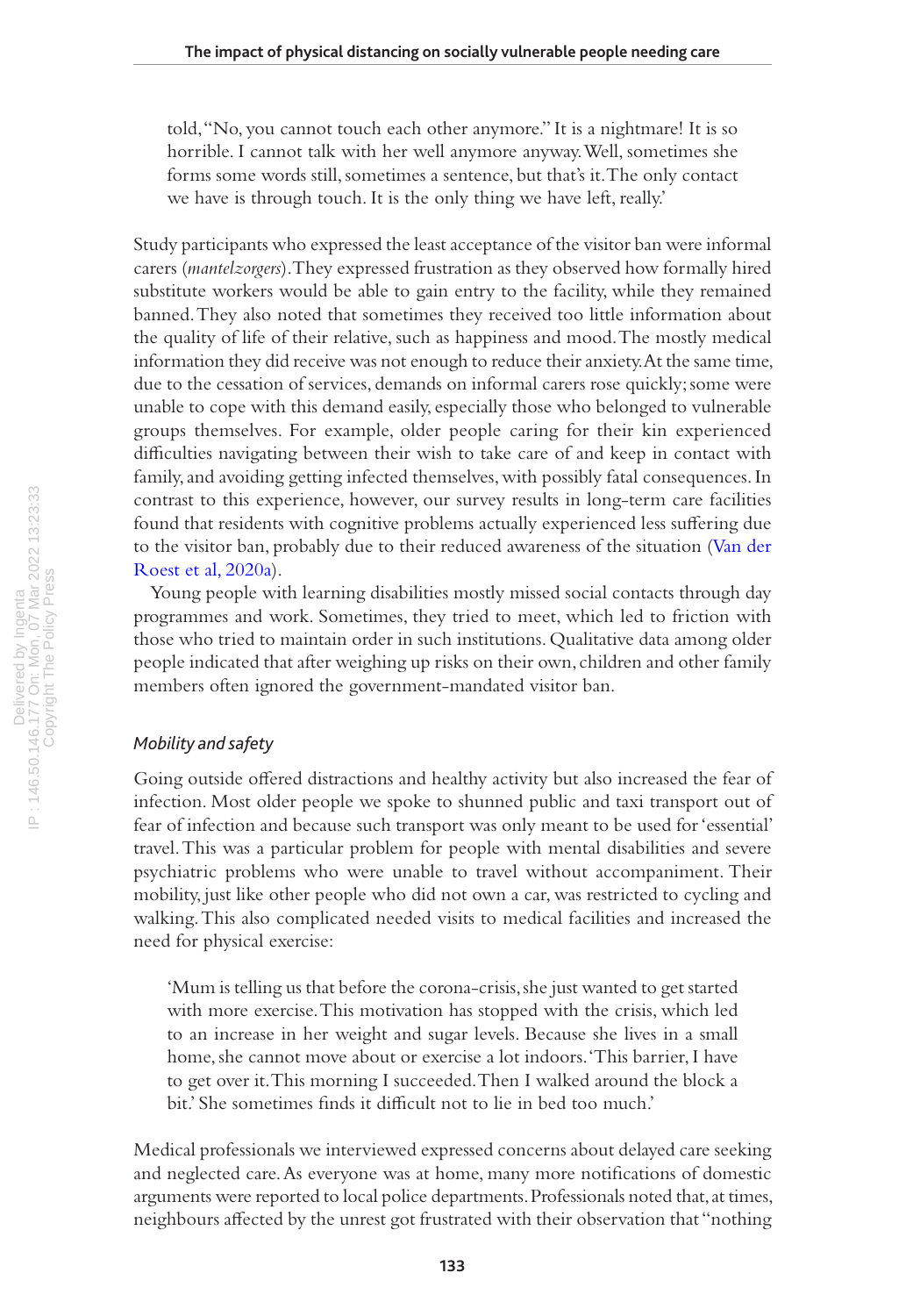was happening", despite their signalling of problems in their community. They also expressed worry that tensions in families would increase, leading to unsafe situations for family members, in particular, women and children. This worry was exacerbated by the lack of numbers actually showing an increased incidence during this period, which continued until after relaxation:

'It is strange because you expect during a time like this more alarms. Everybody is home, on top of each other. But in the first weeks, it was just really quiet. I thought something is not right because you just know there is a certain regularity to this normally. What is happening behind these closed doors?'

When acute unsafe situations were suspected, professionals sought face-to-face contact. At the same time, assessment of new cases where domestic or sexual violence was suspected was severely hindered due to limitations on house visits and the impossibility of face-to-face conversations with children due to school closures: "A home visit, of course, says so much more than a telephone call. How the mother brings her daughter down the stairs. And if you see the child's bedroom and you note that the child never sleeps in her own bed." This challenge of conducting intake assessments from a distance was observed across all vulnerable groups.

*Safety* during this period was focused on a specific conceptualisation: being safe from getting infected. In hospitals, the somatic care for terminally ill COVID-19 patients had priority over regular care. Yet, safety challenges appeared in other forms as well. Dying from untreated cancer is the same outcome as dying from COVID-19. Domestic violence, or the threat of it, and the feeling of being 'locked up' point to other safety challenges. In addition, existential, social or psychological problems, like losing grip on reality and life, losing meaningful connection to other people, and fear, led to experiences of unsafety. The meaning of safety as such also has to be balanced against other values that deal with the quality and meaning of life. As

#### <span id="page-12-0"></span>**Figure 2: Long-term care facility survey data on the choice of what is more important, either quality of life by allowing visits and accepting a higher risk of infection, or safety and reducing the risk of infection**



*Source*: Van der Roest et al (2020a).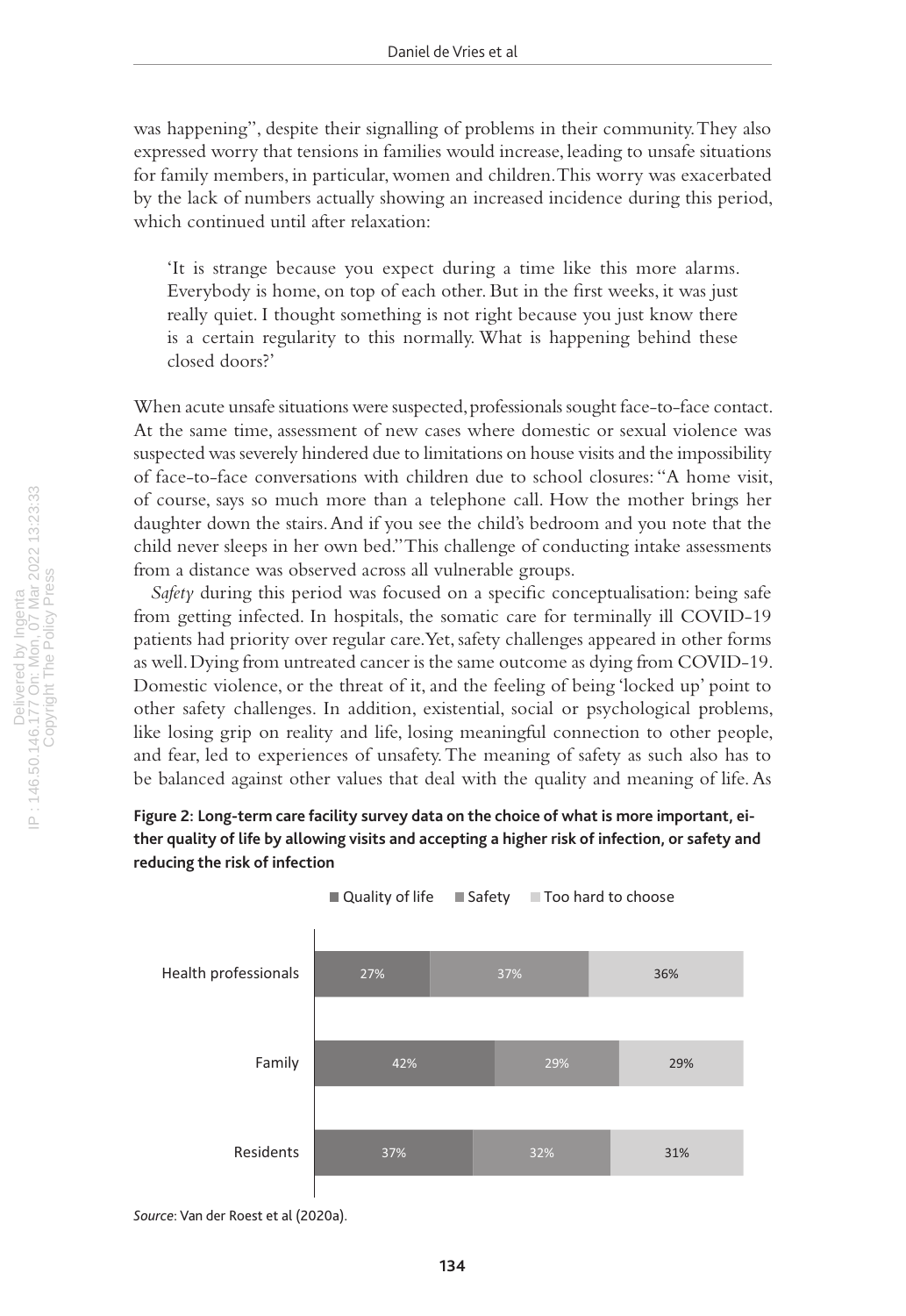shown in [Figure 2](#page-12-0), the long-term care facility survey data show how informal carers, residents and professionals balanced quality of life, safety and risks differently ([Van der](#page-18-9)  [Roest et al, 2020a](#page-18-9)). What is striking is that about one third of the residents, family members and care professionals indicated that they did not know how to weigh up these needs in May 2020.

#### *The period of relaxation*

The second phase of the study period was characterised by a gradual relaxation of lockdown measures throughout the country, including allowing selected visitors into long-term care facilities. Social traffic restarted and day programming and homebased care were made possible again. Many participants noted that they enjoyed the renewed feeling of freedom and possibility of social contact. People gained selfconfidence and, to some extent, celebrated their resilience. However, this was not the case for everyone. The relaxation of general lockdown measures was followed by a more diverse range of measures across sectors and organisations. This period, therefore, was one in which confusion and inequalities between our participants' situations surfaced.

One contributing factor to participants' sense of confusion or inequality was due to institutional differences in the implementation of government policies. During the lockdown, different organisations already had differing local policies in this respect, with some more strict and others less so. In some long-term care facilities, the national visitor ban had been rigorously followed, while other facilities tried to find more nuanced solutions. Care organisations for people with learning disabilities sometimes allowed home visits but at other times did not. However, when the 'strict', general lockdown rules were gradually relaxed, they were replaced with detailed, adjusted rules specific to different sectors, and this variable situation became challenging for many participants. Some institutions would adhere to these rules more strictly than government policy intended. The clear fear of 'the virus' during the lockdown period was transformed into a scepticism and distrust about the extent to which the danger had subsided, or not. A homeless service professional told us:

'Social services are in full force again from our location. But we are confronted with other organisations, like debt counselling, where there is still a lot of delay. A lot of organisations are very careful and managing their activities from a risk-prevention approach. No one wants to get blamed for bringing their personnel into danger through careless practices.'

Participants noted that some institutions built barriers to social contact, for example, by demanding that staff had to request permission before a home visit could be conducted. Some professional caregivers were hesitant to relax measures if they, or one of their family members, were part of a high-risk group.

People from all groups reported confusion. They experienced differences in rules but could not easily make sense of the reasoning behind these differences. Why can I only see my loved ones for 15 minutes behind glass? Why can a hairdresser come within 1.5 metres, yet my family member cannot? Older people above 70 did not immediately come out of their homes because they questioned the relaxation of lockdown measures. Are we now suddenly done with the virus that was threatening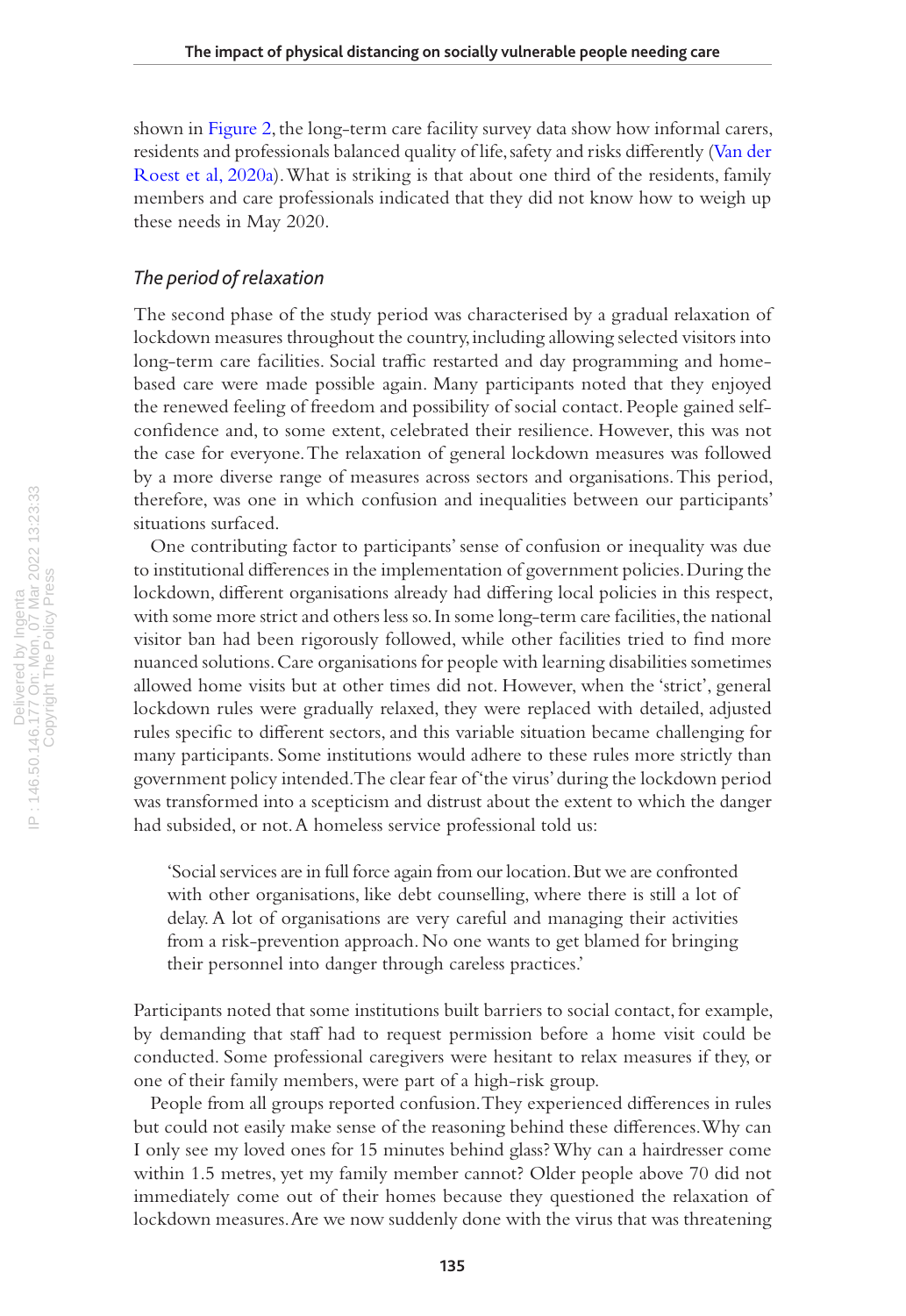us earlier everywhere? Many participants noted that they observed how fellow citizens paid less attention and sometimes did not keep sufficient physical distance anymore. This made the outside world more threatening, instead of less. The feeling of solidarity evaporated for people who were still vulnerable due to their health or social circumstances. One participant said: "Most of it is at a standstill. I cannot do anything anymore. And this just goes on. That's the feeling I am having." The experience of a shared fate in the lockdown disappeared. For many, life started again somewhat, but for others – including many of the people we studied – much less so. In addition, new fears developed – of a second wave or of a still-fatal infection from the first wave.

#### **Conclusions**

This research was focused on already socially vulnerable people and the impact that the policy of physical distancing had. What mattered for these populations was often not so much medical care, but giving meaning to life and the maintenance and broadening of their social network. Issues such as being part of society, having housing assistance, work and day programming, finding meaning, a sense of connection, and other forms of *social* safety appeared crucial to daily life. It was exactly in these domains that care disappeared during the pandemic, or where home isolation and other policy measures worsened existing problems. Particularly in long-term care facilities, the results were dramatic, but the generic fear that the virus could be and could strike anywhere was also widespread among people with psychiatric problems, with learning disabilities or in other challenging social situations. Participants did not dare to leave their home, being afraid of other people. Hospitalisation – the feeling of having lost one's sense of individuality in a total institutionalisation with external rules ([Goffman, 1961\)](#page-17-14) – could now strike even in one's own home.

Although the need for social contact varied among participants, the total loss of any social contact (face-to-face and touch) for a longer time period was not sustainable without falling below a minimal quality of life or existential motivation for life. What we observed among our participants was a lower threshold limit for *essential social traffic*, or social interactions that are needed for minimal psychological and physical health ([Armitage and Nellums, 2020a](#page-16-2)). Guaranteeing such essential social traffic is urgent for groups of people who experience and have to deal with fear, violence, loneliness and lack of perspective. Social interactions are also essential for care professionals to identify and signal problems and provide basic care through relationship building, problem assessment, intake and accompaniment. Particularly when a situation of staying at home continues, social connection is essential to prevent serious health damage and guarantee a minimal quality of life. The policy principle for these populations should be 'Yes, unless …': social contact is allowed unless there are crucial, local objections. National policies seem necessary to enable such essential face-to-face contact for assistance and day programmes during crises, and for creative solutions that make such contacts safe.

We also observed the importance of *informal carers*. Seen by the Dutch government as a necessary complement to professional care, during the crisis, carers were advised – or, in consultation with long-term care facilities, forced – not to visit their family members. This clashes with the government policy of viewing informal carers as partners. Informal carers have responsibilities that are of equal value to those of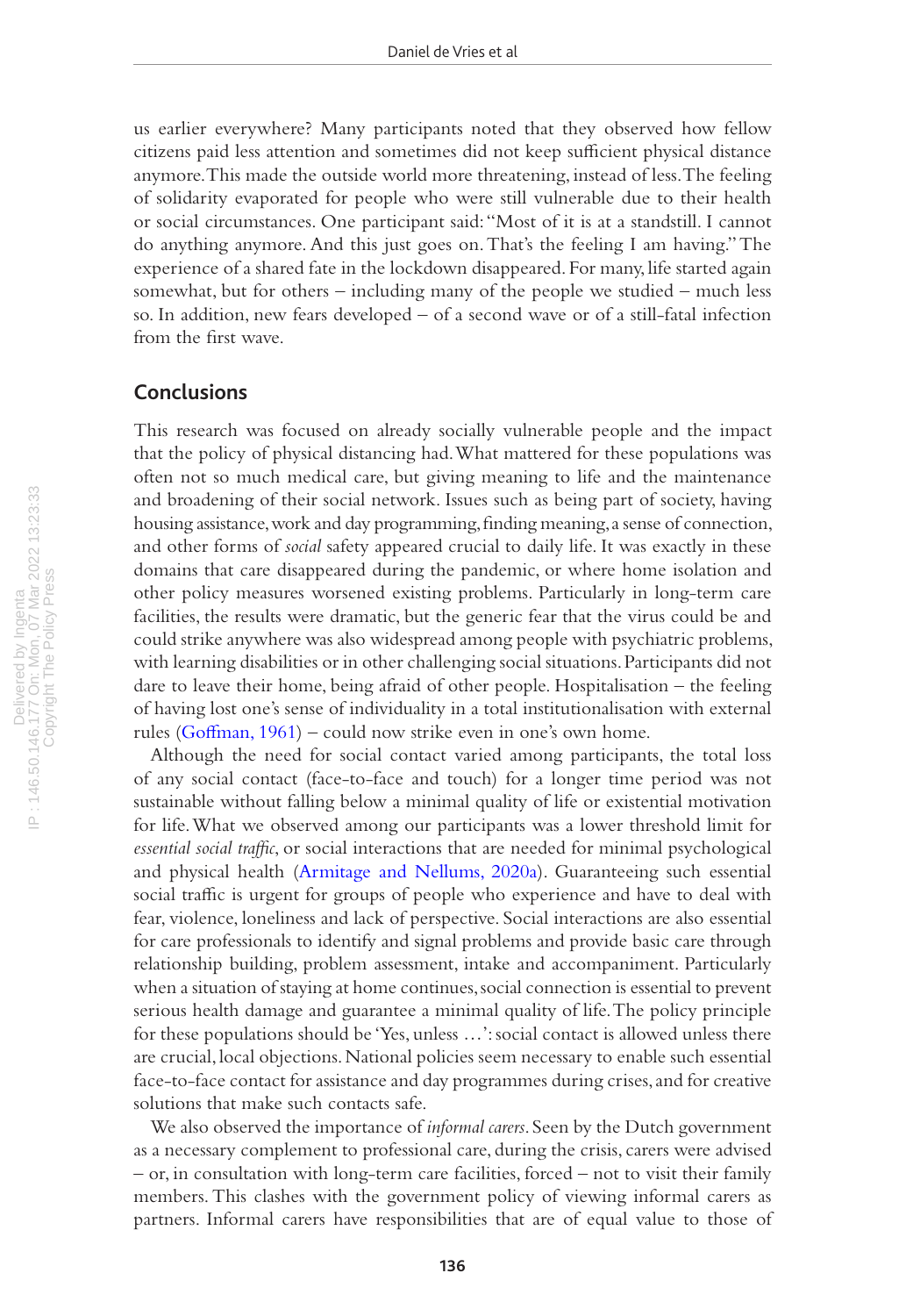professionals. They play a role in care that is focused on the meaning and quality of life, as well as in physical care, domestic care, signalling problems and managing high-technology care at home. Professionals themselves are often overburdened and do not pick up the activities of carers. The breaking of relations between carers and their loved ones, particularly in the difficult period at the end of their lives, seems to be a measure that is too strict or harmful, and that should be taken in consultation with those involved. Representatives of vulnerable groups and their informal carers should have a voice in decisions and policymaking. At a minimum, they should be provided with the same aids as professionals.

This means that people should be involved in the determination of what is an *acceptable risk*. During the period of observation, the emphasis was focused too much on fear of contagion. For clients and family members, other values may be of higher priority. These values, in turn, have to be weighed alongside the priorities of professional healthcare providers. For example, anxious professionals, such as those who are vulnerable family members themselves, could work at a location where risk of infection is reduced. For clients, and certainly for those who reside in institutions, the experience was dominated by the feeling that others were deciding for them. Repeatedly, we received complaints about institutional arbitrariness and a rigid, nonaccessible management, with rules that were too strict, sometimes being stricter than government policy.

Based on these results, we recommend that for this group, policies need to reframe safety away from its narrow epidemiological interpretation of infection reduction and towards the broader Greek *phronesis*, or practical wisdom. Practical wisdom is about the art of reading a situation and making the right decision in the moment. From this perspective, safety is not the banning of all risk, but accepting certain risk in order to allow other values to come to fruition in a balancing act. Such an empirical ethics takes as its starting point how values are enacted in practice [\(Pols, 2016](#page-17-9)) and is sensitive to context [\(Musschenga, 2005](#page-17-15)). It is about giving socially vulnerable people and professionals room to strive for forms of good care, evaluate their own success and adapt accordingly.

On a practical level, this could include broadening social networks of socially vulnerable populations during a pandemic, for example, through social, COVID-19 free bubbles or the involvement of the cultural sector, itself at a standstill during the lockdown [\(Pols, 2020](#page-17-16)). It is also clear that possibilities to facilitate essential social traffic should be given form in different ways in different locations. This demands local and sometimes even individual solutions negotiated within nationally determined boundaries and rules. This asks for governments to trust the practical wisdom of professionals, informal carers and clients to deal with the rules during the difficult negotiations between infectious disease control and quality-of-life decisions. At the same time, the government should make clear the boundaries and rules within which these discussions should take place. Particularly for people who have trouble understanding what is going on in the first place, clear public health communication about the why and the how of the rules, including attention to practical applications of rules and offering alternatives, can help to remove much unnecessary anxiety [\(Armitage and Nellums, 2020b](#page-16-3)). Finally, it is important to continue experimenting with the new forms of digital care that have been implemented everywhere at a very rapid pace. Systematic development of applications needs to be done in collaboration with end users to tailor the applications to their needs. At the same time, 'old media',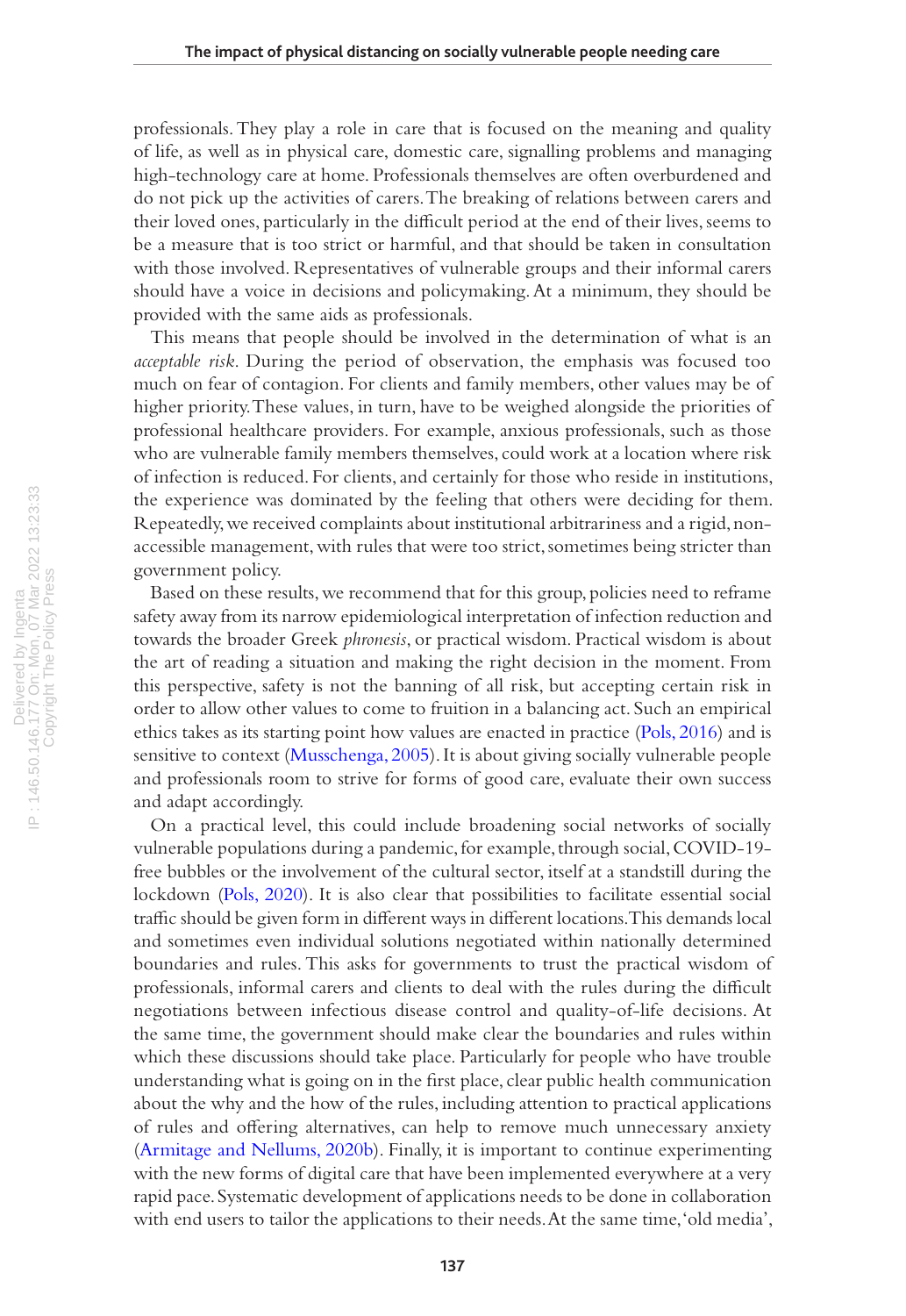like radio, television and telephone, should not be forgotten because many socially vulnerable people use them for meaningful daily information and activities.

It is important to note that at the time of the study design, very little information was available on the welfare of various 'vulnerable' groups in the Netherlands. As the study was part of the initial response, there was no time to conduct a proper vulnerability assessment. For this reason, the selection and labelling of these groups was done based on anecdotal information from the field, per the request of the funder – in particular, a focus on older people – and based on pragmatic heuristics. While this introduces limitations to the groups included, we still believe that the results generally illustrate dynamics that also affected similar socially vulnerable groups who were not included in this study and who have supportive care relationships.

#### **Note**

 $1$  Our survey among independently living older people through the Langlopende Internet Studies voor de Sociale wetenschappen (LISS) panel recruited people by offering them training in computer use to respond to the surveys.

#### **Funding**

This work was supported by the Netherlands Organisation for Health Research and Development (ZonMw) under Grant number 10150062010007.

#### **Acknowledgements**

We would first like to acknowledge all the participants to this study. We hope they remained healthy during the remainder of the COVID-19 crisis and are thankful for their contributions. We also thank all the researchers from the various sub-projects who contributed to data collection and analysis: Charlotte Albers, Marianne van Bakel, Sanne Boersma, Femke Borst, Christian Bröer, Carolien Bouw, Annelies Christiani, Rose Doolan, Leonie Dronkert, Saskia van Geel, Lex Hulsbosch, Aafje Knispel, Roshnie Kolste, Hans Kroon, Rick Kwekkeboom, Aniek de Lange, Ankie Lempens, Natashe Lemos Dekker, Leila Morris, Christien Muusse, Michel Planije, Marleen Prins, Henriëtte van der Roest, Rein de Sauvage Nolting, Merel van Schravendijk, Carolien Smits, Stephanie Steinmetz, Elske Stolte, Theo van Tilburg, Claudia van der Velden, Gerlieke Veltkamp, Noa Vlaar, Anneke van Wamel, Pauline Willems and Teuni Wolters. Finally, we thank Steve Russell for his review.

#### **Conflict of interest**

The authors declare that there is no conflict of interest.

#### **References**

<span id="page-16-2"></span>Armitage, R. and Nellums, L.B. (2020a) COVID-19 and the consequences of isolating the elderly, *The Lancet Public Health*, 5(5): e256.

- <span id="page-16-3"></span>Armitage, R. and Nellums, L.B. (2020b) The COVID-19 response must be disability inclusive, *The Lancet Public Health*, 5(5): e257.
- <span id="page-16-1"></span>Bankoff, G., Frerks, G. and Hilhorst, D. (2013) *Mapping Vulnerability: Disasters, Development and People*, London: Earthscan.
- <span id="page-16-0"></span>Blaikie, P., Cannon, T., Davis, I. and Wisner, B. (1994) *At Risk: Natural Hazards, People's Vulnerability, and Disasters*, London: Routledge.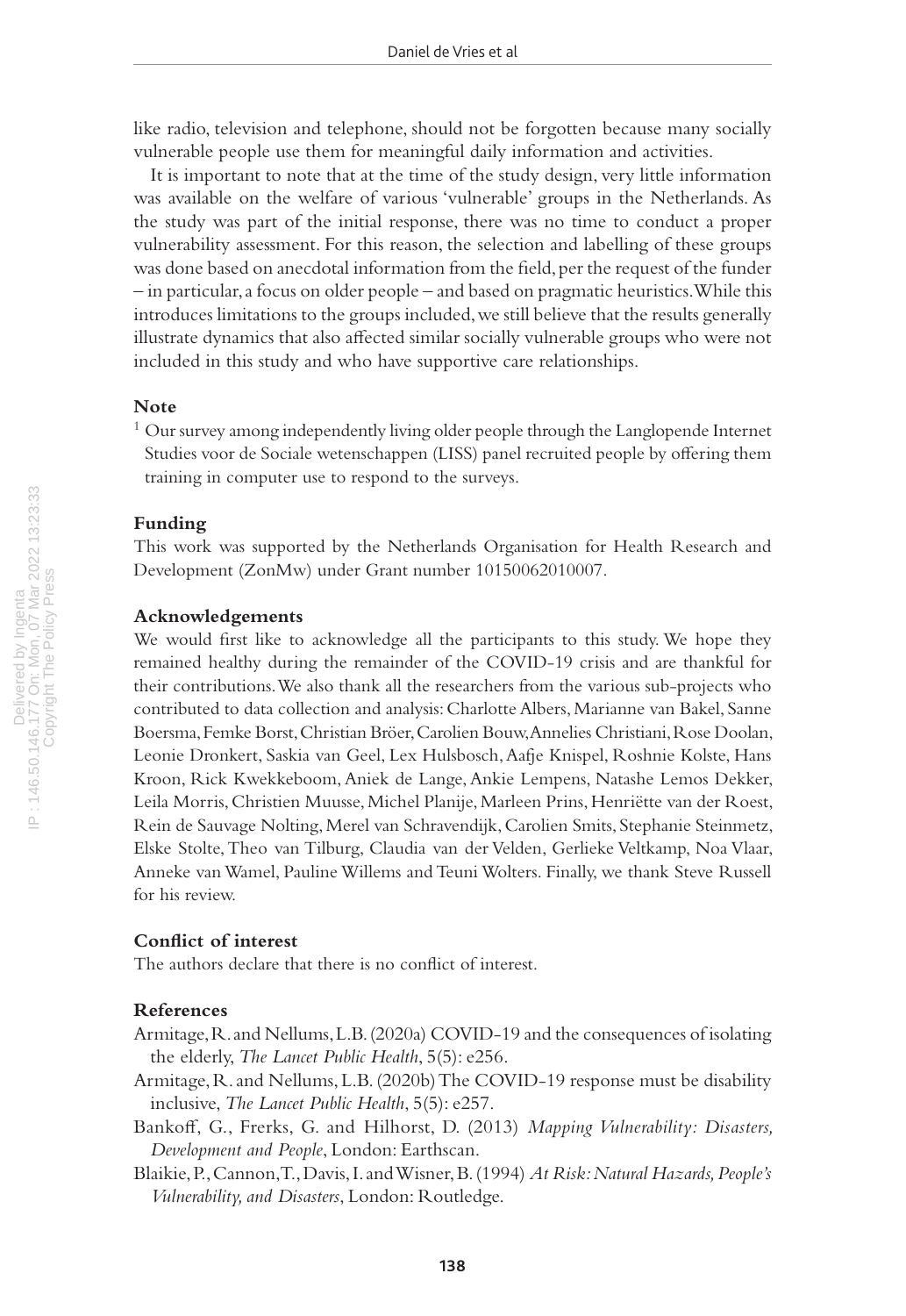- <span id="page-17-5"></span>Cutter, S.L. (1996) Vulnerability to environmental hazards, *Progress in Human Geography*, 20(4): 529–39. doi: [10.1177/030913259602000407](https://doi.org/10.1177/030913259602000407)
- <span id="page-17-11"></span>Dewing, J. (2002) From ritual to relationship: a Person-centred approach to consent in qualitative research with older people who have a dementia, *Dementia*, 1(2): 157–71. doi: [10.1177/147130120200100204](https://doi.org/10.1177/147130120200100204)
- <span id="page-17-8"></span>Freitas, C.M.d., Silva, I.V.d.M. and Cidade, N.d.C. (2020) COVID-19 as a global disaster: challenges to risk governance and social vulnerability in Brazil, *Ambiente and Sociedade*, 23: e0115. doi: [10.1590/1809-4422asoc20200115vu2020l3id](https://doi.org/10.1590/1809-4422asoc20200115vu2020l3id)
- <span id="page-17-6"></span>Gaynor, T.S. and Wilson, M.E. (2020) Social vulnerability and equity: the disproportionate impact of COVID-19, *Public Administration Review*, 80(5): 832–8. doi: [10.1111/puar.13264](https://doi.org/10.1111/puar.13264)
- <span id="page-17-14"></span>Goffman, E. (1961) *Asylums: Essays on the Social Situation of Mental Patients and Other Inmates*, Garden City, NY: Doubleday Anchor Books.
- <span id="page-17-13"></span>Hardon, A.P., Boomongkon, P. and Tan, E. (2001) *Applied Health Research: Anthropology of Health and Health Care*, 3rd edn, Amsterdam: Het Spinhuis.
- <span id="page-17-12"></span>Hellström, I., Nolan, M., Nordenfelt, L. and Lundh, U. (2007) Ethical and methodological issues in interviewing persons with dementia, *Nursing Ethics*, 14(5): 608–19.
- <span id="page-17-4"></span>Hoffman, S.M. and Oliver-Smith, A.O. (2002) *Culture and Catastrophe: The Anthropology of Disaster*, Santa Fe, NM: The School of American Research Press.
- <span id="page-17-7"></span>Karaye, I.M. and Horney, J.A. (2020) The impact of social vulnerability on COVID-19 in the U.S.: an analysis of spatially varying relationships, *American Journal of Preventive Medicine*, 59(3): 317–25. doi: [10.1016/j.amepre.2020.06.006](https://doi.org/10.1016/j.amepre.2020.06.006)
- <span id="page-17-3"></span>Kruse, F.M. and Jeurissen, P.P.T. (2020) For-profit hospitals out of business? Financial sustainability during the COVID-19 epidemic emergency response, *International Journal of Health Policy and Management*, 9(10): 423–8.
- <span id="page-17-2"></span>Lewnard, J.A. and Lo, N.C. (2020) Scientific and ethical basis for social-distancing interventions against COVID-19, *The Lancet Infectious Diseases*, 20(6): 631–3. doi: [10.1016/S1473-3099\(20\)30190-0](https://doi.org/10.1016/S1473-3099(20)30190-0)
- <span id="page-17-0"></span>Luchetti, M., Lee, J.H., Aschwanden, D., Sesker, A., Strickhouser, J.E., Terracciano, A. and Sutin, A.R. (2020) The trajectory of loneliness in response to COVID-19, *American Psychologist*, 75(7): 897–908. doi: [10.1037/amp0000690](https://doi.org/10.1037/amp0000690)
- <span id="page-17-10"></span>Moser, I. (2010) Perhaps tears should not be counted but wiped away. On quality and improvement in dementia care, in A. Mol, I. Moser and J. Pols (eds) *Care in Practice. On Tinkering in Clinics, Homes and Farms*, Bielefeld: Transcript Verlag, pp 277–300.
- <span id="page-17-15"></span>Musschenga, A.W. (2005) Empirical ethics, context-sensitivity, and contextualism, *The Journal of Medicine and Philosophy: A Forum for Bioethics and Philosophy of Medicine*, 30(5): 467–90. doi: [10.1080/03605310500253030](https://doi.org/10.1080/03605310500253030)
- Pols, J. (2006) Accounting and washing: good care in Long-term psychiatry, *Science, Technology & Human Values*, 31(4): 409–30.
- <span id="page-17-9"></span>Pols, J. (2016) Good relations with technology: empirical ethics and aesthetics in care, *Nursing Philosophy*, 18(1): e12154.
- <span id="page-17-16"></span>Pols, J. (2020) Corona, zorg, kunst en het belang van het sociale, in *Ethiek in Tijden Van Corona*, Den Haag: Centrum voor Ethiek en Gezondheid.
- <span id="page-17-1"></span>Preiser, W., van Zyl, G. and Dramowski, A. (2020) COVID-19: getting ahead of the epidemic curve by early implementation of social distancing, *South African Medical Journal*, 110(4).